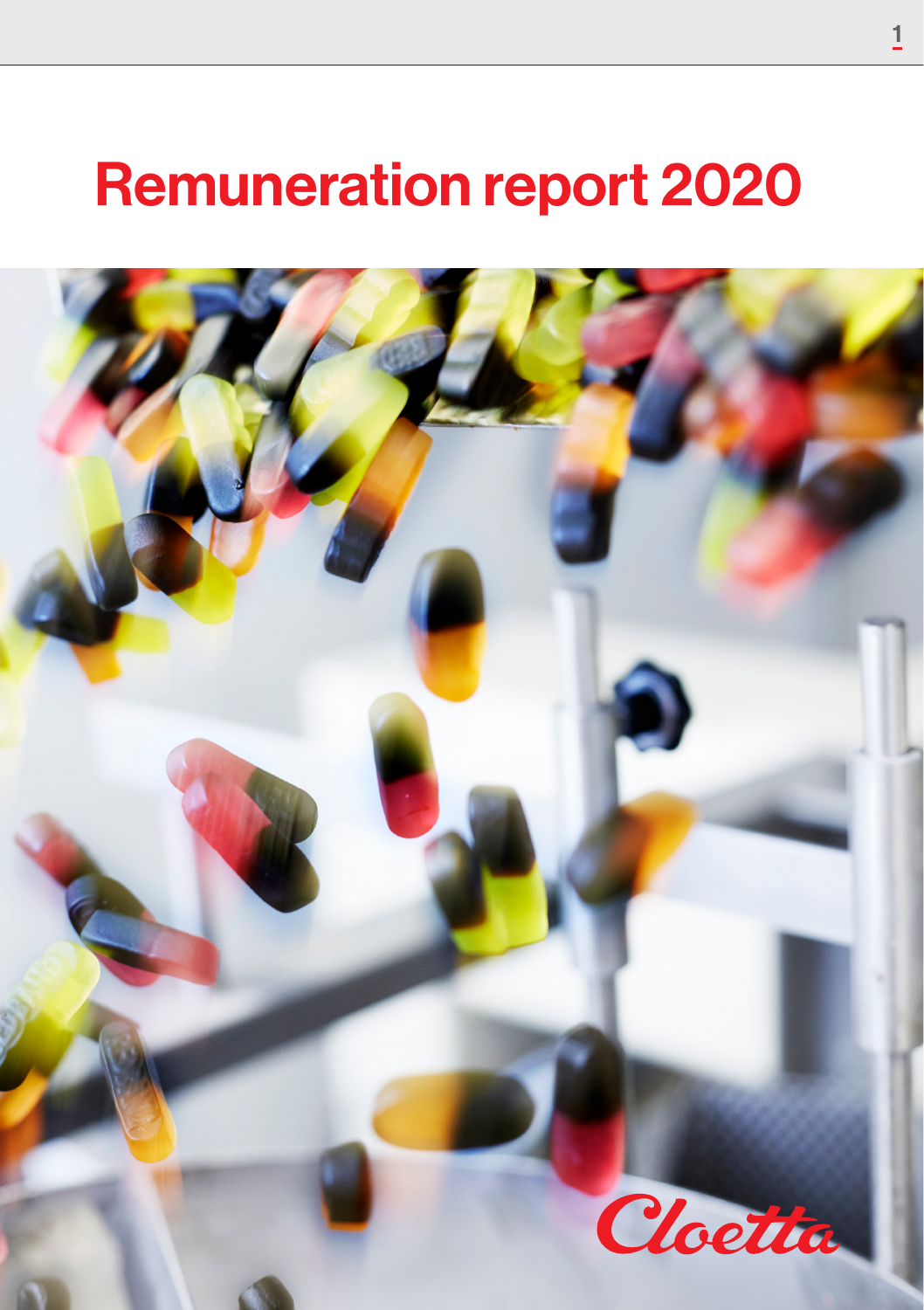# Remuneration report 2020

This remuneration report provides an outline of how Cloetta's guidelines for executive remuneration (the "remuneration guidelines"), adopted by the Annual General Meeting 2020, have been implemented in 2020. The report also provides details on the remuneration of Cloetta's President and CEO (the "President"). In addition, the report contains a summary of Cloetta's outstanding share and long-term incentive plans. The report has been prepared in compliance with Chapter 8, Sections 53 a and 53 b of the Swedish Companies Act (2005:551), the Swedish Corporate Governance Code and the Rules on Remuneration of the Board and Executive Management and on Incentive Programmes issued by the Swedish Corporate Governance Board.

Information required by Chapter 5, Sections 40-44 of the Annual Accounts Act (1995:1554) is available in Notes 5 and 6 on pages 112–113 and the disclosures in the section on the Remuneration of the Group Management Team on pages 88–89 in Cloetta's Annual and Sustainability Report 2020 (the "Annual Report 2020").

Information on the work of the remuneration committee in 2020 is set out in the corporate governance statement, which is available on page 86 of the Annual Report 2020.

Remuneration of the Board of Directors is not covered by this report. Such remuneration is resolved annually by the annual general meeting and disclosed in Note 6 on page 113.

# Key Developments 2020

### *Overall company performance in 2020*

2020 has been a year marked by the Covid-19 pandemic, with many related challenges. Net sales for the year decreased by 12.3 per cent, including a negative effect of 1.1 per cent due to exchange rate fluctuations. Sales of branded packaged products decreased organically by 2.7 per cent, as an increased demand from grocery stores was more than offset by a decline in other sales channels that have either closed or seen a reduction in the number of shoppers. Sales of pick & mix declined organically by 33.7 per cent, negatively impacted by temporary measures taken by grocery stores, a lower demand from consumers and lower in-store activation. Operating profit margin, adjusted for items affecting comparability, decreased to 9.0 per cent (11.4), driven by lower gross profit and increased marketing investments, partly mitigated by continued strong cost control. Despite the Covid-19 situation, Cloetta managed to keep the Net debt/ EBITDA ratio around the target of 2.5x. For more information about the overall performance in 2020, please see pages 69–75 of the Annual Report 2020.

*Overview of the application of the remuneration guidelines in 2020* The Remuneration Committee monitors and evaluates programs for variable remuneration for the President, both those that are outstanding and those that have been completed during the year. The actual and expected outcome of such programs have been reported to the Board and discussed at Board meetings during the year.

Based on the Remuneration Committee's evaluation of the President's remuneration, the Board has determined that the current remuneration structure and remuneration level is appropriate, reflects market practice and is competitive and suitable for achieving Cloetta's objectives. After evaluation, both the Remuneration Committee and the auditor have concluded that Cloetta has complied with current remuneration guidelines and that there has not been any deviation or derogation from the procedure for the implementation of the remuneration guidelines, nor any derogations from the remuneration guidelines themselves during the 2020 financial year.

Under Cloetta's remuneration guidelines, remuneration of the Group Management Team shall be on market terms and may consist of the following components: fixed cash salary, variable cash remuneration, pension benefits and other benefits. The remuneration guidelines, adopted by the Annual General Meeting 2020, can be found on page 88–89 of the Annual Report 2020. The auditor's report regarding whether Cloetta has complied with the guidelines is available on Cloetta's website https://www.cloetta.com.

In addition to remuneration covered by the remuneration guidelines, the Annual General Meetings of Cloetta have resolved to implement long-term incentive plans and on remuneration to the Board of Directors.

The Board has not reduced or reclaimed remuneration that has been paid.

The table below sets out total remuneration paid to Cloetta's President , as well as the costs incurred by the company for the remuneration of the President during 2019 and 2020.

# Total remuneration of the President and CEO

Remuneration – costs incurred

| <b>Amounts in</b><br><b>SEK Thousand</b> |                   | Variable remuneration<br><b>Fixed remuneration</b> |                   |                      |          |                                          |         |                                 |                                                     |
|------------------------------------------|-------------------|----------------------------------------------------|-------------------|----------------------|----------|------------------------------------------|---------|---------------------------------|-----------------------------------------------------|
|                                          | Financial<br>vear | <b>Base</b><br>salary                              | Other<br>benefits | One-vear<br>variable | variable | <b>Multi-year Extraordinary</b><br>items | expense | Pension Total remu-<br>neration | Proportion of<br>fixed and variable<br>remuneration |
| Henri de Sauvage-                        | 2020              | 5.000                                              | 92                | 5                    | 529      | $\overline{\phantom{a}}$                 | 1.500   | 7.126                           | 93%/7%                                              |
| Nolting                                  | 2019              | 4.660                                              | 96                | 3.658                | 388      | $\qquad \qquad$                          | .398    | 10.200                          | 60%/40%                                             |

# Remuneration – paid

| <b>Amounts in</b><br><b>SEK Thousand</b> |                   | <b>Fixed remuneration</b> |                   | Variable remuneration |          |                                   |         |                                 |                                                     |
|------------------------------------------|-------------------|---------------------------|-------------------|-----------------------|----------|-----------------------------------|---------|---------------------------------|-----------------------------------------------------|
|                                          | Financial<br>vear | <b>Base</b><br>salary     | Other<br>benefits | One-vear<br>variable  | variable | Multi-vear Extraordinary<br>items | expense | Pension Total remu-<br>neration | Proportion of<br>fixed and variable<br>remuneration |
| Henri de Sauvage-<br>Nolting             | 2020              | 5.000                     | 92                | 3.649                 | 257      | $\overline{\phantom{0}}$          | 1.500   | 10.498                          | 63%/37%                                             |
|                                          | 2019              | 4.660                     | 96                | 263                   | -        | -                                 | .398    | 6.417                           | 96%/4%                                              |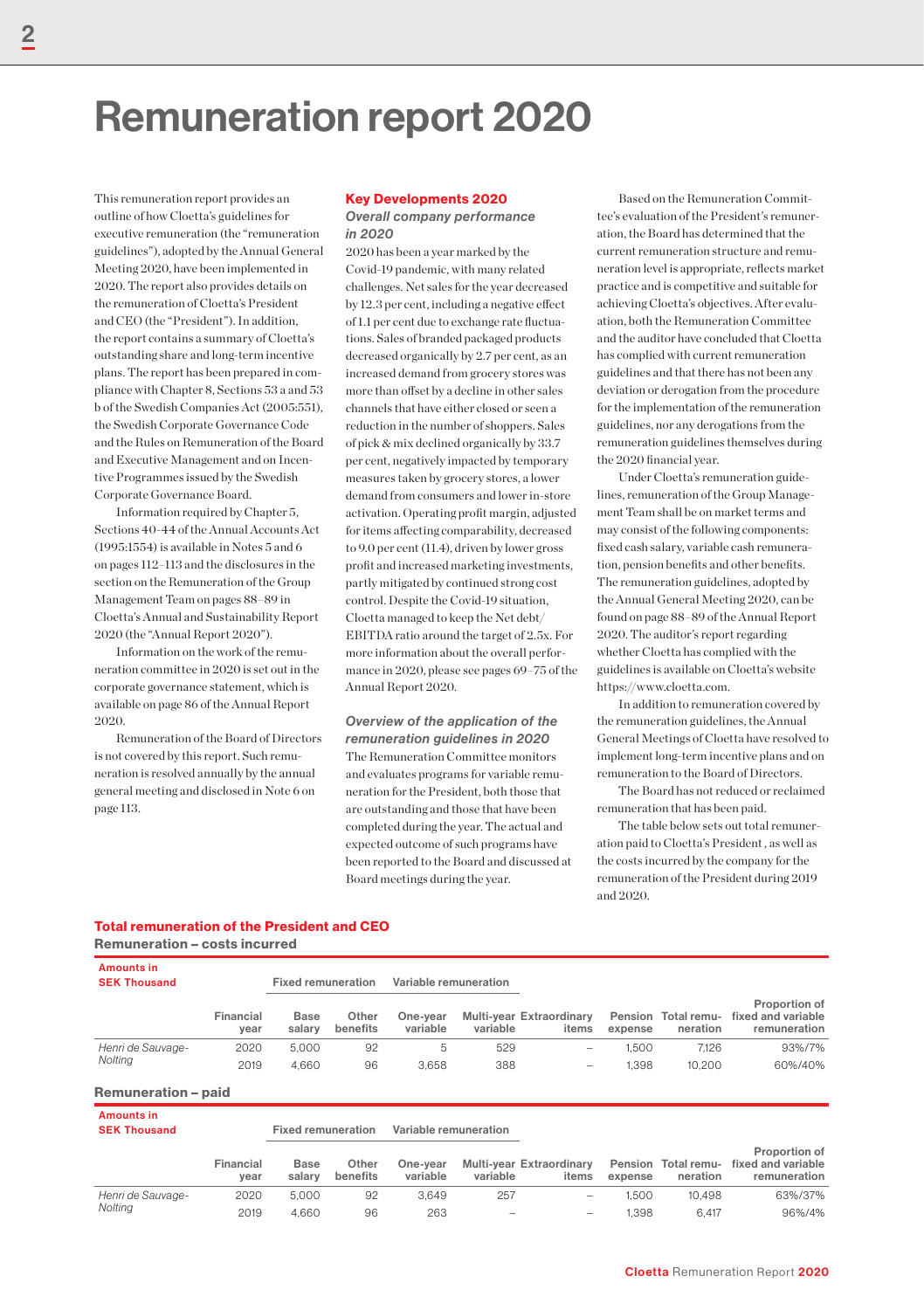#### Share-based remuneration\*

*Outstanding long-term incentive plans*

Cloetta has currently three outstanding long-term incentive plans, LTI 2018, LTI 2019 and LTI 2020. During 2020, LTI 2017 vested. The long-term incentive plans serve to align the interests of the shareholders on the one hand, and the Group Management Team and other key employees on the other hand, in order to ensure maximum longterm value creation.

All of the long-term incentive plans require a personal shareholding in Cloetta. Following a three-year vesting period, the participants are allocated class B shares in Cloetta free of charge, provided that certain conditions are fulfilled. Under LTI 2017 and LTI 2018, the participants received so-called matching share rights, which entitle the participant to class B shares in Cloetta, conditional upon continued employment with

Cloetta and that the personal shareholding in Cloetta is continuously maintained. The matching share rights under LTI 2017 and LTI 2018 were replaced by series A performance share rights in LTI 2019 and 2020, that also require a minimum average EBIT over the vesting period. In addition, under all of the long-term incentive plans, the participants receive so-called series B performance share rights, which entitle the participant to class B shares in Cloetta, conditional upon the fulfilment of two performance targets, one of which is related to Cloetta's EBIT and the other to Cloetta's net sales value in the respective vesting periods.

LTI 2017 vested in 2020. None of the two performance targets of LTI 2017 were met. The performance targets were related to growth in Cloetta's compounded sales value during the period 2017 to 2019 and EBIT level during 2019. In total, 95,264 class B shares in Cloetta were delivered to

the participants under the program due to the matching share rights.

LTI 2018 will vest in 2021. The two performance targets of LTI 2018 were not met. The performance targets were related to growth in Cloetta's compounded sales value during the period 2018 to 2020 and EBIT level during 2020. In total, a maximum of 138,441 class B shares in Cloetta will be delivered to the participants under the program due to the matching share rights.

The first table below sets out further information with respect to LTI 2019 and LTI 2020.

The President participated in LTI 2017 which expired during 2020 and is currently participating in the following outstanding programs: LTI 2018, LTI 2019 and LTI 2020. Information of each of the outstanding programs may be found in the second table below.

\* For the purpose of determining the level of fulfilment of the performance targets, Cloetta's EBIT and net sales value will be adjusted so to be unaffected by structural changes such as acquisitions and divestures as well as extra ordinary items.

#### Main characteristics long-term incentive plans

|                                                                                    | <b>LTI 2020</b> | LTI 2019     | LTI 2018      |
|------------------------------------------------------------------------------------|-----------------|--------------|---------------|
| AGM approval date                                                                  | 2 April 2020    | 4 April 2019 | 16 April 2018 |
| Maximum number of B shares to be allocated                                         | 1.206.374       | 1.648.046    | 1.201.602     |
| as percentage of total shares                                                      | 0.4             | 0.6          | 0.4           |
| as percentage of voting rights                                                     | 0.4             | 0.5          | 0.4           |
| Number of employees offered the opportunity to participate                         | 45              | 45           | 54            |
| Number of participants at inception date                                           | 30              | 30           | 44            |
| Estimated number of B shares to be allocated, subject to possible<br>recalculation | 1.021.771       | 523.046      | 138.441       |
| as percentage of total shares                                                      | 0.4             | 0.2          | 0.0           |
| as percentage of voting rights                                                     | 0.3             | 0.2          | 0.0           |
| Number of participants at reporting date                                           | 28              | 25           | 32            |

#### Remuneration of the President and CEO in shares

|                                     | The main conditions of share award plans |                            |               |                 |                               | Information regarding the reported financial year        |                           |        |                                                       |                                  |                                                                                            |  |
|-------------------------------------|------------------------------------------|----------------------------|---------------|-----------------|-------------------------------|----------------------------------------------------------|---------------------------|--------|-------------------------------------------------------|----------------------------------|--------------------------------------------------------------------------------------------|--|
|                                     |                                          |                            |               |                 |                               | <b>Opening</b><br>balance                                | During the year           |        |                                                       | <b>Closing</b><br>balance        |                                                                                            |  |
|                                     | Plan                                     | Perfor-<br>mance<br>period | Award<br>date | Vesting<br>date | End of<br>retention<br>period | <b>Shares</b><br>held at the<br>beginning<br>of the year | <b>Shares</b><br>invested | vested | <b>Shares</b><br>granted<br>Shares on vesting<br>date | subject<br>formance<br>condition | Shares Shares to be<br>allocated if<br>to a per- performance<br>targets are<br>met in full |  |
| Henri de Sauvage-<br><b>Nolting</b> | LTI 2017                                 | $2017 -$<br>2019           | April<br>2017 | April<br>2020   | n/a                           | 11,587                                                   | -                         | 11,587 | 11,587                                                |                                  | n/a                                                                                        |  |
|                                     | LTI 2018                                 | $2018 -$<br>2020           | April<br>2018 | April<br>2021   | n/a                           | 14,471                                                   |                           |        | $\overline{\phantom{0}}$                              | 14,471                           | 101,297                                                                                    |  |
|                                     | LTI 2019                                 | $2019 -$<br>2021           | April<br>2019 | Q2<br>2022      | n/a                           | 18.739                                                   |                           |        | $\overline{\phantom{a}}$                              | 18,739                           | 121,804                                                                                    |  |
|                                     | LTI 2020                                 | $2020 -$<br>2022           | April<br>2020 | Q2<br>2023      | n/a                           | $\qquad \qquad$                                          | 24,382                    |        | $\overline{\phantom{0}}$                              | 24,382                           | 158,483                                                                                    |  |
|                                     |                                          |                            |               |                 | Total                         | 44.797                                                   | 24,382                    | 11,587 | 11,587                                                | 57,592                           | 381,584                                                                                    |  |